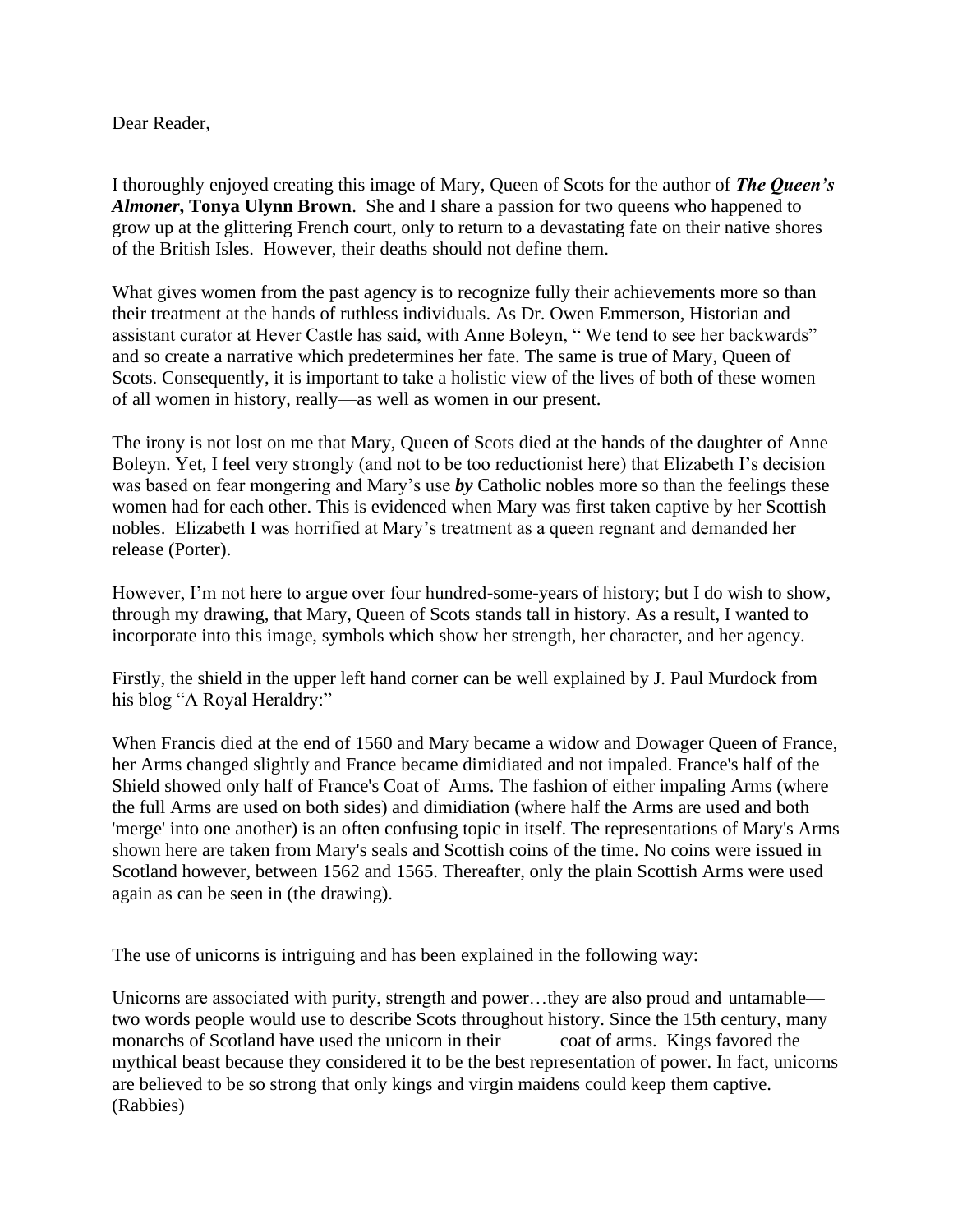Incorporated on Mary's Kirtle are symbols from her time as queen consort to Francis II of France from 1559-1560. The dolphin symbolizes her husband, the dauphiné of France. The word dauphiné does in fact mean "dolphin" in English and refers to the region of France that is now Grenoble. When the Lord owning it died, he gave it to the King of France with the conditions that it would be ruled by the heir to the throne. Hence, the dolphin used on Mary's kirtle in this image is taken directly from Francis II's coat of arms.

The kirtle also holds Mary's symbol of Queenship in Scotland: the thistle and crown. Mixed among these symbols on the kirtle are the fleur de lis, which symbolizes the French divine right to rule.

Mary is drawn in an attifet, her famous heart-shaped hat. The dress was inspired by a portrait at the Blairs Museum in Aberdeen, Scotland by an unknown artist. According to historian Estelle Paranque, "There's a striking resemblance between the dress in this portrait, which was painted in the seventeenth century, and [the costume worn by the actress who played Mary Stuart](https://gallica.bnf.fr/ark:/12148/btv1b90067010.r=mary%20stuart?rk=64378;0) in Pierre-Antoine Lebrun's 1820 tragedy (based on [Schiller's 1800 play\)](https://en.wikipedia.org/wiki/Mary_Stuart_(play)). The gold and black dress embodies both Mary's martyrdom and queenship."

The original play Paranque refers to is a verse play by Friedrich Schiller's and was based on Mary's last days. It later inspired Donizetti to compose his opera, "Maria Stuarda" in 1835.

The symbols with the name "Marie Stuart" scribed to the right of Mary's figure are also taken from the same portrait at the Blairs Museum.

In Mary's hands are various items which define her. In her left hand is the rosary which she had at her execution and which was, unfortunately, recently stolen from Arundel castle. In her right hand are riding gloves which denote her love for equestrian sport. Also in her right hand is her long chained girdle, indicating she is about to read her small girdle (prayer) book.

Among other sources, research for girdle books can be viewed at the British Art Studies website. There, the portrait of *Lady Philippa Speke (nee Rosewell)* displays the unusual pose of grasping at a girdle to read a prayer book. Additionally, this abstract by William Aslet (link below) offers images of exquisitely decorated girdle books. The actual girdle chain in the drawing of Mary is taken from the Blairs Museum portrait.

At the onset of this project, Tonya directed me to a wonderful resource on Mary's clothing: *The Fashion Secrets of Mary, Queen of Scots.* The link is below and it will offer insightful suggestions on fabric types and colours. It is here where I first decided on the Blairs Museum portrait.

I hope this image showcases the magnificence of Mary, Queen of Scots and I also desire that you have as much pleasure studying its meaning and colouring it in, as I did creating it for you.

With Warm Wishes,